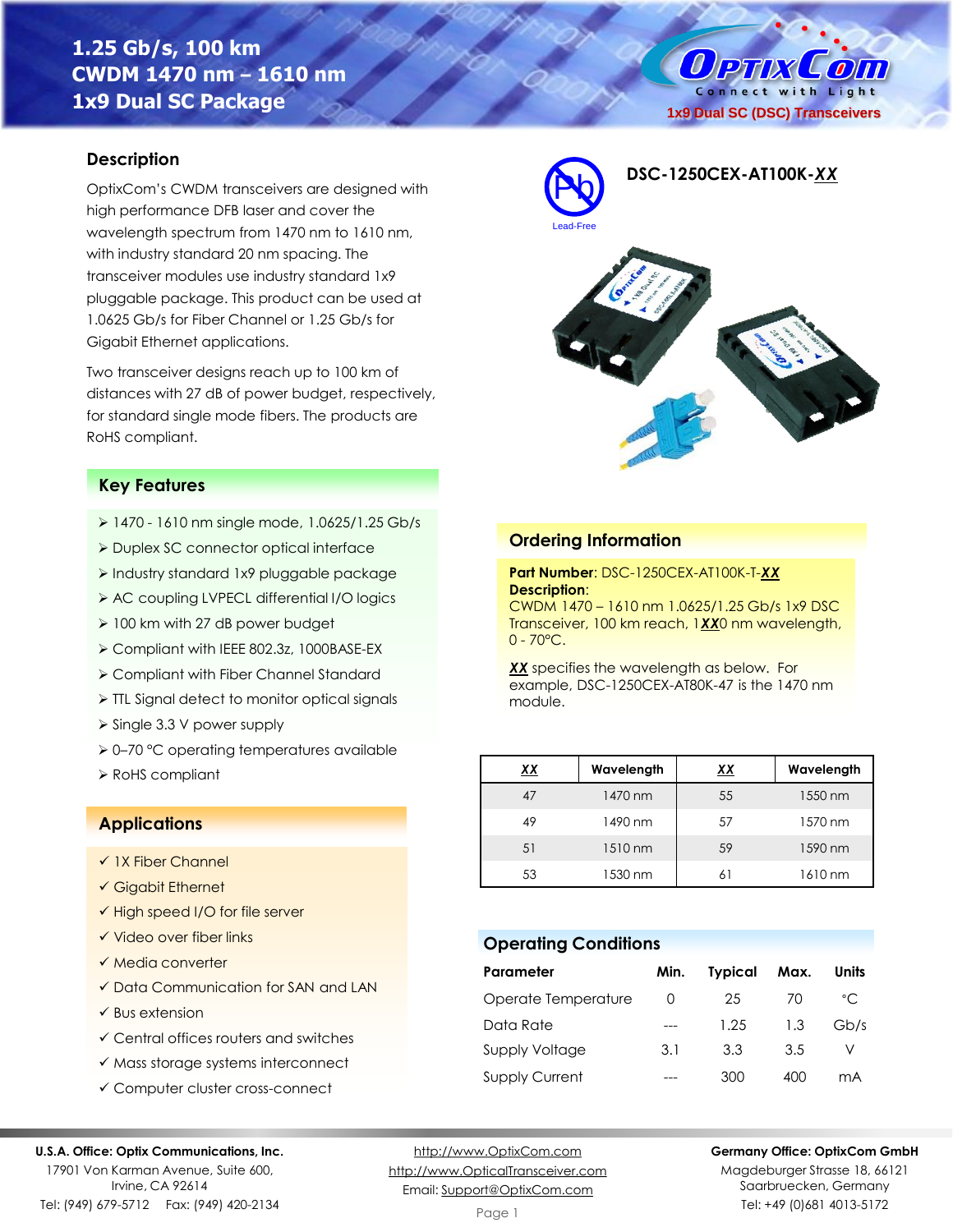

 $\mathbf{u}_1$  and

### **Absolute Maximum Ratings**

| Parameter                | Symbol                | Min.   | Max.       | <b>Units</b>   |
|--------------------------|-----------------------|--------|------------|----------------|
| Storage Temperature      | Tst                   | $-40$  | 85         | °C             |
| Supply Voltage           | <b>Vcc</b>            | $-0.5$ | 6.0        | V              |
| Input Voltage            | <b>V<sub>IN</sub></b> | $-0.5$ | <b>Vcc</b> | V              |
| <b>Operating Current</b> | lop                   | ---    | 500        | m <sub>A</sub> |
| Output Current           | lo                    | ---    | 50         | mA             |

## **Transmitter Electro-Optical Characteristics**

| Parameter                                 | Symbol          | Min.   | <b>Typical</b> | Max.         | <b>Units</b> |
|-------------------------------------------|-----------------|--------|----------------|--------------|--------------|
| Differential Input Voltage <sup>1</sup>   | $\Delta V$ i    | 0.3    |                | 1.6          | $\vee$       |
| Differential Input Impedance <sup>2</sup> | Z               |        | 100            |              | ohm          |
| Optical Output Power <sup>3</sup>         | $P_{\rm O}$     | 0      | ---            | $+5$         | dBm          |
| Center Wavelength - 1470 nm               | $\lambda c$     | 1460.5 | 1470           | 1479.5       | nm           |
| Center Wavelength - 1490 nm               | $\lambda c$     | 1480.5 | 1490           | 1499.5       | nm           |
| Center Wavelength - 1510 nm               | $\lambda c$     | 1500.5 | 1510           | 1519.5       | nm           |
| Center Wavelength - 1530 nm               | $\lambda c$     | 1520.5 | 1530           | 1539.5       | nm           |
| Center Wavelength - 1550 nm               | $\lambda c$     | 1540.5 | 1550           | 1559.5       | nm           |
| Center Wavelength - 1570 nm               | $\lambda c$     | 1560.5 | 1570           | 1579.5       | nm           |
| Center Wavelength - 1590 nm               | $\lambda c$     | 1580.5 | 1590           | 1599.5       | nm           |
| Center Wavelength - 1610 nm               | $\lambda c$     | 1600.5 | 1610           | 1619.5       | nm           |
| Spectral Width (-20 dB)                   | $\Delta\lambda$ | ---    |                | $\mathbf{1}$ | nm           |
| <b>Extinction Ratio</b>                   | EΤ              | 7      |                |              | dB           |
| Side Mode Suppression Ratio               | <b>SMSR</b>     | 30     |                |              | dB           |
| Relative Intensity Noise                  | <b>RIN</b>      | ---    |                | $-120$       | dB/Hz        |
| Rise/Fall Time (20% - 80%)                | Tr/Tr           |        |                | 260          | ps           |
| <b>Total Jitter</b>                       | Tj              |        |                | 227          | ps           |

#### Notes:

- 1. Module is designed for AC coupling. DC voltage will be filtered by internal capacitor.
- 2. Single ended will be 50 ohm for each signal line.
- 3. Output of average coupling optical power into 9/125 µm SMF.
- 4. Optical eye diagram is compliant with IEEE 802.3z

## **U.S.A. Office: Optix Communications, Inc.**

17901 Von Karman Avenue, Suite 600, Irvine, CA 92614 Tel: (949) 679-5712 Fax: (949) 420-2134

[http://www.OptixCom.com](http://www.optixcom.com/) [http://www.OpticalTransceiver.com](http://www.optoictech.com/) Email: [Support@OptixCom.com](mailto:Support@optoICtech.com)

#### **Germany Office: OptixCom GmbH**

Magdeburger Strasse 18, 66121 Saarbruecken, Germany Tel: +49 (0)681 4013-5172